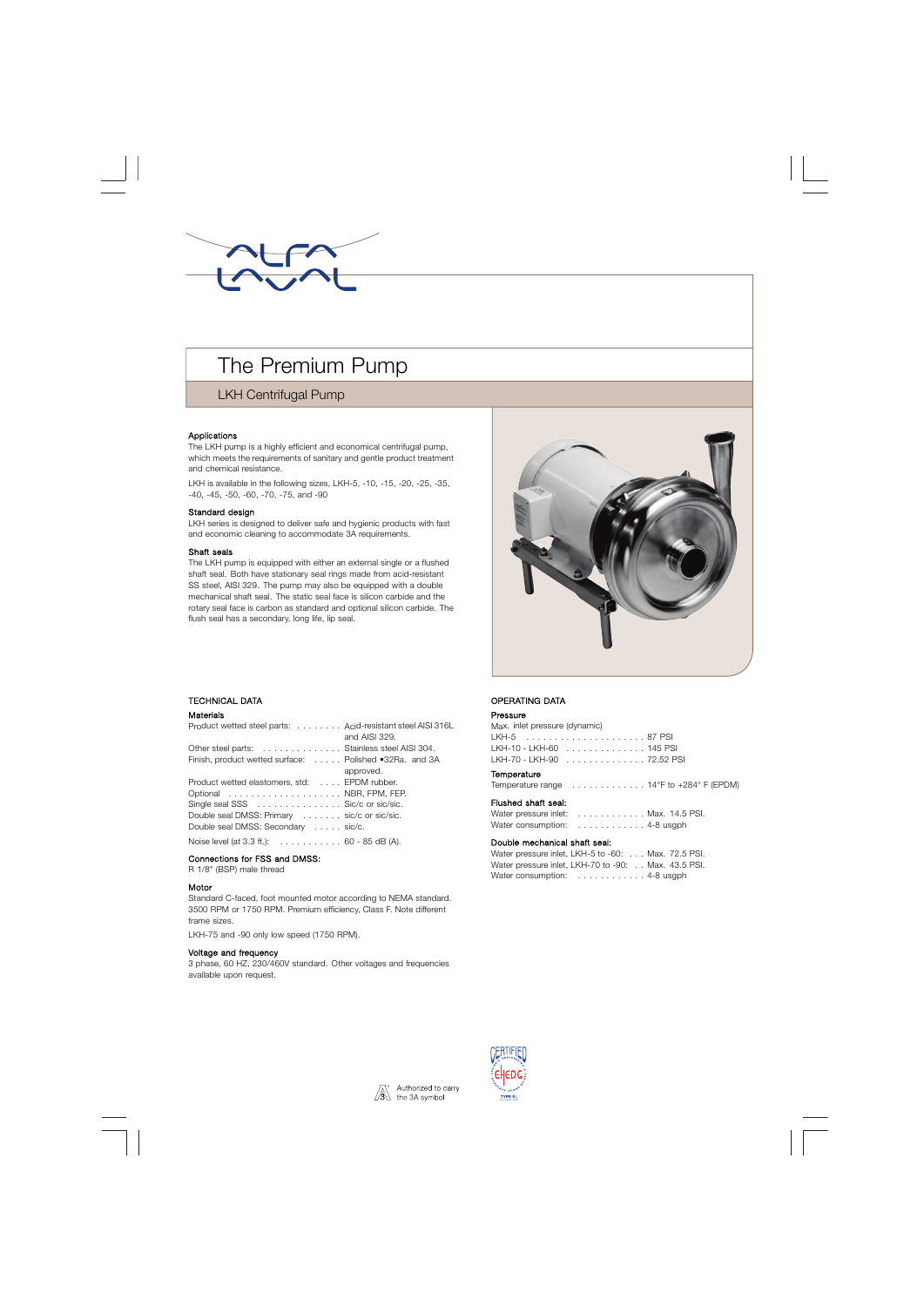

## LKH-5 (3600 rpm)

| Size         | Motor-Sterling |       |       |       |                          |  |  |  |  |
|--------------|----------------|-------|-------|-------|--------------------------|--|--|--|--|
|              | 1Hp            | 1.5HP | 2Hp   | 3Hp   | 5Hp                      |  |  |  |  |
| B            | 5.00           | 5.00  | 5.00  | 5.50  | 5.50                     |  |  |  |  |
| $\mathsf C$  | 6.42           | 6.42  | 6.42  | 7.64  | 7.64                     |  |  |  |  |
| E            | 0.87           | 0.87  | 0.87  | 0.87  | 0.87                     |  |  |  |  |
| F            | 6.18           | 6.18  | 6.18  | 7.18  | 7.18                     |  |  |  |  |
| G            | 9.38           | 9.38  | 9.38  | 12.50 | 12.50                    |  |  |  |  |
| H            | 6.22           | 6.22  | 6.22  | 6.22  | 6.22                     |  |  |  |  |
| J            | 5.51           | 5.51  | 5.51  | 7.48  | 7.48                     |  |  |  |  |
| Q            | 9.80           | 9.80  | 9.80  | 11.14 | 11.14                    |  |  |  |  |
| R            | 2.76           | 2.76  | 2.76  | 2.76  | 2.76                     |  |  |  |  |
| S            | 10.32          | 10.32 | 11.46 | 12.75 | 13.34                    |  |  |  |  |
|              | 3.50           | 3.50  | 3.50  | 4.50  | 4.50                     |  |  |  |  |
| U            | 4.00           | 4.00  | 4.00  | 5.00  | 5.00                     |  |  |  |  |
| Ζ            | 9.68           | 9.68  | 9.68  | 11.40 | 11.40                    |  |  |  |  |
| Κ            | 10.00          | 10.00 | 10.00 | 11.22 | 11.22                    |  |  |  |  |
|              | 17.24          | 17.24 | 18.38 | 20.90 | 21.49                    |  |  |  |  |
| Weight (lbs) | 69.00          | 79.90 | 79.90 | 99.90 | $\overline{\phantom{a}}$ |  |  |  |  |

# LKH-10 (3600 rpm)

| Size         | Motor-Sterling |       |       |                 |        |        |        |  |  |  |  |
|--------------|----------------|-------|-------|-----------------|--------|--------|--------|--|--|--|--|
|              | 1Hp            | 1.5HP | 2Hp   | 3H <sub>p</sub> | 5Hp    | 7.5Hp  | 10Hp   |  |  |  |  |
| B            | 5.00           | 5.00  | 5.00  | 5.50            | 5.50   | 5.50   | 5.50   |  |  |  |  |
| С            | 6.04           | 6.04  | 6.04  | 7.28            | 7.28   | 8.81   | 8.81   |  |  |  |  |
| Е            | 0.91           | 0.91  | 0.91  | 0.91            | 0.91   | 0.91   | 0.91   |  |  |  |  |
| F            | 6.18           | 6.18  | 6.18  | 7.18            | 7.18   | 7.93   | 7.93   |  |  |  |  |
| G            | 9.38           | 9.38  | 9.38  | 12.50           | 12.50  | 14.00  | 14.00  |  |  |  |  |
| Н            | 5.79           | 5.79  | 5.79  | 5.79            | 5.79   | 5.79   | 5.79   |  |  |  |  |
| J            | 5.51           | 5.51  | 5.51  | 7.48            | 7.48   | 8.50   | 8.50   |  |  |  |  |
| Q            | 9.42           | 9.42  | 9.42  | 10.78           | 10.78  | 12.31  | 12.31  |  |  |  |  |
| R            | 3.43           | 3.43  | 3.43  | 3.43            | 3.43   | 3.43   | 3.43   |  |  |  |  |
| S            | 10.32          | 10.32 | 11.46 | 12.75           | 13.34  | 14.03  | 15.25  |  |  |  |  |
|              | 3.50           | 3.50  | 3.50  | 4.50            | 4.50   | 5.25   | 5.25   |  |  |  |  |
|              | 4.00           | 4.00  | 4.00  | 5.00            | 5.00   | 5.75   | 5.75   |  |  |  |  |
| Ζ            | 9.68           | 9.68  | 9.68  | 11.40           | 11.40  | 13.31  | 13.31  |  |  |  |  |
| Κ            | 10.39          | 10.39 | 10.39 | 11.32           | 11.32  | 13.02  | 13.02  |  |  |  |  |
|              | 16.86          | 16.86 | 18.00 | 20.53           | 21.12  | 23.56  | 24.78  |  |  |  |  |
| Weight (lbs) | 81.00          | 89.00 | 91.00 | 111.00          | 128.00 | 179.00 | 204.00 |  |  |  |  |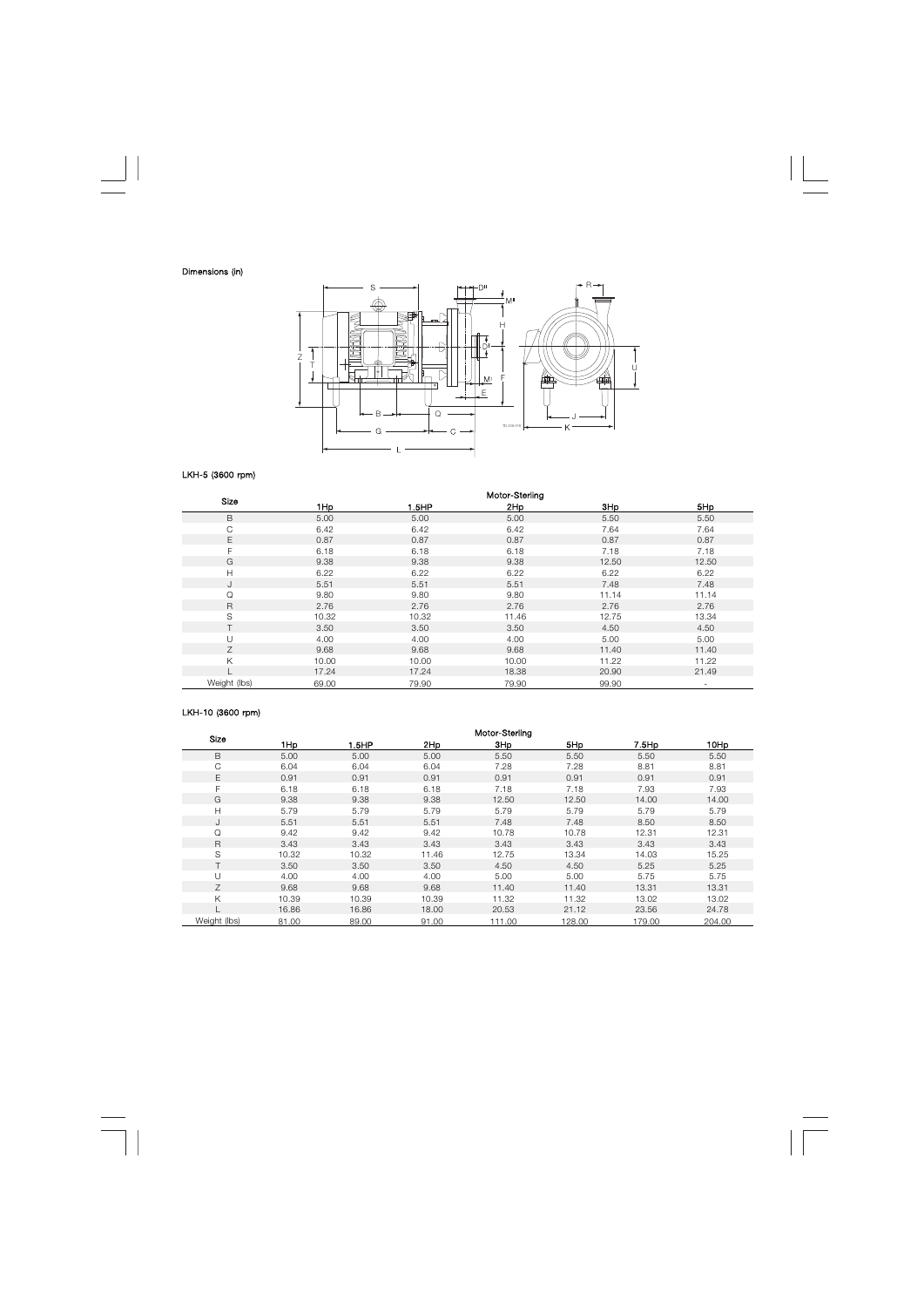

## LKH-15 (3600 rpm)

| <b>Size</b>  |       | Motor-Sterling  |        |          |        |        |  |  |  |  |  |
|--------------|-------|-----------------|--------|----------|--------|--------|--|--|--|--|--|
|              | 2Hp   | 3H <sub>p</sub> | 5Hp    | $7.5$ Hp | 10Hp   | 15Hp   |  |  |  |  |  |
| B            | 5.00  | 5.50            | 5.50   | 5.50     | 5.50   | 8.25   |  |  |  |  |  |
| С            | 7.17  | 8.66            | 8.66   | 10.20    | 10.20  | 12.72  |  |  |  |  |  |
| E            | 1.69  | 1.69            | 1.69   | 1.69     | 1.69   | 1.69   |  |  |  |  |  |
| F            | 6.18  | 7.18            | 7.18   | 7.93     | 7.93   | 8.93   |  |  |  |  |  |
| G            | 9.38  | 12.50           | 12.50  | 14.00    | 14.00  | 14.50  |  |  |  |  |  |
| Н            | 6.54  | 6.54            | 6.54   | 6.54     | 6.54   | 6.54   |  |  |  |  |  |
| J            | 5.51  | 7.48            | 7.48   | 8.50     | 8.50   | 10.00  |  |  |  |  |  |
| Q            | 10.55 | 12.17           | 12.17  | 13.70    | 13.70  | 14.96  |  |  |  |  |  |
| R            | 2.60  | 2.60            | 2.60   | 2.60     | 2.60   | 2.60   |  |  |  |  |  |
| S            | 11.46 | 12.75           | 13.34  | 14.03    | 15.25  | 19.40  |  |  |  |  |  |
|              | 3.50  | 4.50            | 4.50   | 5.25     | 5.25   | 6.25   |  |  |  |  |  |
| U            | 4.00  | 5.00            | 5.00   | 5.75     | 5.75   | 6.75   |  |  |  |  |  |
| Z            | 9.68  | 11.40           | 11.40  | 13.31    | 13.31  | 15.33  |  |  |  |  |  |
| K            | 10.39 | 11.54           | 11.54  | 13.00    | 13.00  | 17.30  |  |  |  |  |  |
|              | 19.13 | 21.93           | 22.52  | 24.96    | 26.18  | 29.96  |  |  |  |  |  |
| Weight (lbs) | 98.00 | 118.00          | 135.00 | 186.00   | 211.00 | 304.00 |  |  |  |  |  |

## Dimensions (in) LKH-20 (3600 rpm)

| Size         | Motor-Sterling |        |        |        |        |        |       |  |  |  |  |
|--------------|----------------|--------|--------|--------|--------|--------|-------|--|--|--|--|
|              | 2Hp            | 3Hp    | 5Hp    | 7.5Hp  | 10Hp   | 15Hp   | 20Hp  |  |  |  |  |
| B            | 5.00           | 5.50   | 5.50   | 5.50   | 5.50   | 8.25   | 8.25  |  |  |  |  |
| C            | 6.52           | 7.75   | 7.75   | 9.28   | 9.28   | 11.78  | 11.78 |  |  |  |  |
| E            | 1.06           | 1.06   | 1.06   | 1.06   | 1.06   | 1.06   | 1.06  |  |  |  |  |
| F            | 6.18           | 7.18   | 7.18   | 7.93   | 7.93   | 8.93   | 8.93  |  |  |  |  |
| G            | 9.38           | 12.50  | 12.50  | 14.00  | 14.00  | 14.50  | 14.50 |  |  |  |  |
| H            | 7.09           | 7.09   | 7.09   | 7.09   | 7.09   | 7.09   | 7.09  |  |  |  |  |
| J            | 5.51           | 7.48   | 7.48   | 8.50   | 8.50   | 10.00  | 10.00 |  |  |  |  |
| Q            | 9.90           | 11.25  | 11.25  | 12.78  | 12.78  | 14.03  | 14.03 |  |  |  |  |
| R            | 3.46           | 3.46   | 3.46   | 3.46   | 3.46   | 3.46   | 3.46  |  |  |  |  |
| S            | 11.46          | 12.75  | 13.34  | 14.03  | 15.25  | 19.40  | 21.10 |  |  |  |  |
| ┯            | 3.50           | 4.50   | 4.50   | 5.25   | 5.25   | 6.25   | 6.25  |  |  |  |  |
| U            | 4.00           | 5.00   | 5.00   | 5.75   | 5.75   | 6.75   | 6.75  |  |  |  |  |
| Ζ            | 9.68           | 11.40  | 11.40  | 13.31  | 13.31  | 15.33  | 15.33 |  |  |  |  |
| K            | 10.51          | 11.44  | 11.44  | 13.02  | 13.02  | 17.30  | 17.30 |  |  |  |  |
|              | 18.48          | 21.00  | 21.59  | 24.03  | 25.25  | 29.03  | 30.73 |  |  |  |  |
| Weight (lbs) | 95.00          | 115.00 | 132.00 | 183.00 | 208.00 | 301.00 |       |  |  |  |  |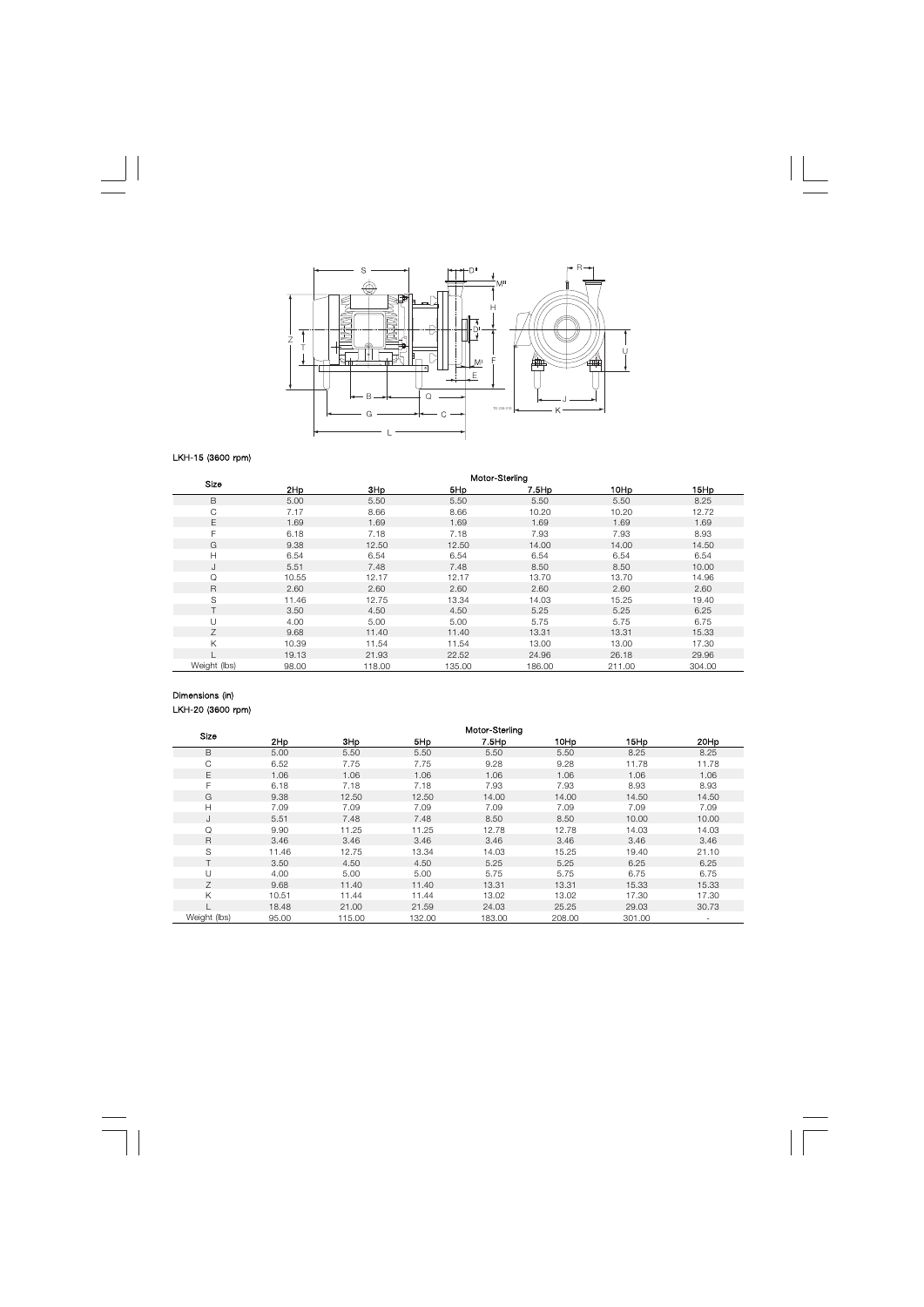

## LKH-25 (3600 rpm)

|                | Motor-Sterling |        |        |        |        |        |        |        |  |  |
|----------------|----------------|--------|--------|--------|--------|--------|--------|--------|--|--|
| Size           | 3Hp            | 5Hp    | 7.5Hp  | 10Hp   | 15Hp   | 20Hp   | 25Hp   | 30Hp   |  |  |
| B              | 5.50           | 5.50   | 5.50   | 5.50   | 8.25   | 8.25   | 10.00  | 10.00  |  |  |
| C              | 7.96           | 7.96   | 9.49   | 9.49   | 12.00  | 12.00  | 12.46  | 12.46  |  |  |
| Е              | 1.26           | 1.26   | 1.26   | 1.26   | 1.26   | 1.26   | 1.26   | 1.26   |  |  |
| F              | 7.18           | 7.18   | 7.93   | 7.93   | 8.93   | 8.93   | 9.68   | 9.68   |  |  |
| G              | 12.50          | 12.50  | 14.00  | 14.00  | 14.50  | 14.50  | 15.51  | 15.51  |  |  |
| Н              | 7.60           | 7.60   | 7.60   | 7.60   | 7.60   | 7.60   | 7.60   | 7.60   |  |  |
| J              | 7.48           | 7.48   | 8.50   | 8.50   | 10.00  | 10.00  | 11.00  | 11.00  |  |  |
| Q              | 11.47          | 11.47  | 12.99  | 12.99  | 14.24  | 14.24  | 14.70  | 14.70  |  |  |
| R              | 4.17           | 4.17   | 4.17   | 4.17   | 4.17   | 4.17   | 4.17   | 4.17   |  |  |
| S              | 12.75          | 13.34  | 14.03  | 15.25  | 19.40  | 21.10  | 22.28  | 23.78  |  |  |
| $\mathbf \tau$ | 4.50           | 4.50   | 5.25   | 5.25   | 6.25   | 6.25   | 7.00   | 7.00   |  |  |
| U              | 5.00           | 5.00   | 5.75   | 5.75   | 6.75   | 6.75   | 7.50   | 7.50   |  |  |
| Ζ              | 11.40          | 11.40  | 13.31  | 13.31  | 15.33  | 15.33  | 17.51  | 17.51  |  |  |
| K              | 12.42          | 12.42  | 13.61  | 13.61  | 17.30  | 17.30  | 21.24  | 21.24  |  |  |
|                | 21.22          | 21.81  | 24.25  | 25.47  | 29.25  | 30.95  | 32.13  | 33.63  |  |  |
| Weight (lbs)   | 125.00         | 142.00 | 193.00 | 218.00 | 311.00 | 361.00 | 442.00 | 473.00 |  |  |

## LKH-35 (3600 rpm)

|              | Motor-Sterling |        |        |        |        |        |        |        |  |  |
|--------------|----------------|--------|--------|--------|--------|--------|--------|--------|--|--|
| Size         | 3Hp            | 5Hp    | 7.5Hp  | 10Hp   | 15Hp   | 20Hp   | 25Hp   | 30Hp   |  |  |
| B            | 5.50           | 5.50   | 5.50   | 5.50   | 8.25   | 8.25   | 10.00  | 10.00  |  |  |
| C            | 7.37           | 7.37   | 8.90   | 8.90   | 11.41  | 11.41  | 11.87  | 11.87  |  |  |
| E            | 0.91           | 0.91   | 0.91   | 0.91   | 0.91   | 0.91   | 0.91   | 0.91   |  |  |
| F            | 7.18           | 7.18   | 7.93   | 7.93   | 8.93   | 8.93   | 9.68   | 9.68   |  |  |
| G            | 12.50          | 12.50  | 14.00  | 14.00  | 14.50  | 14.50  | 15.51  | 15.51  |  |  |
| H            | 7.60           | 7.60   | 7.60   | 7.60   | 7.60   | 7.60   | 7.60   | 7.60   |  |  |
| J            | 7.48           | 7.48   | 8.50   | 8.50   | 10.00  | 10.00  | 11.00  | 11.00  |  |  |
| Q            | 10.88          | 10.88  | 12.41  | 12.41  | 13.65  | 13.65  | 14.11  | 14.11  |  |  |
| R            | 4.69           | 4.69   | 4.69   | 4.69   | 4.69   | 4.69   | 4.69   | 4.69   |  |  |
| S            | 12.75          | 13.34  | 14.03  | 15.25  | 19.40  | 21.10  | 22.28  | 23.78  |  |  |
|              | 4.50           | 4.50   | 5.25   | 5.25   | 6.25   | 6.25   | 7.00   | 7.00   |  |  |
| $\cup$       | 5.00           | 5.00   | 5.75   | 5.75   | 6.75   | 6.75   | 7.50   | 7.50   |  |  |
| Z            | 11.40          | 11.40  | 13.31  | 13.31  | 15.33  | 15.33  | 17.51  | 17.51  |  |  |
| K            | 12.42          | 12.42  | 13.60  | 13.60  | 17.30  | 17.30  | 21.24  | 21.24  |  |  |
|              | 20.63          | 21.22  | 23.66  | 24.88  | 28.66  | 30.36  | 31.54  | 33.04  |  |  |
| Weight (lbs) | 121.00         | 138.00 | 189.00 | 214.00 | 307.00 | 357.00 | 438.00 | 469.00 |  |  |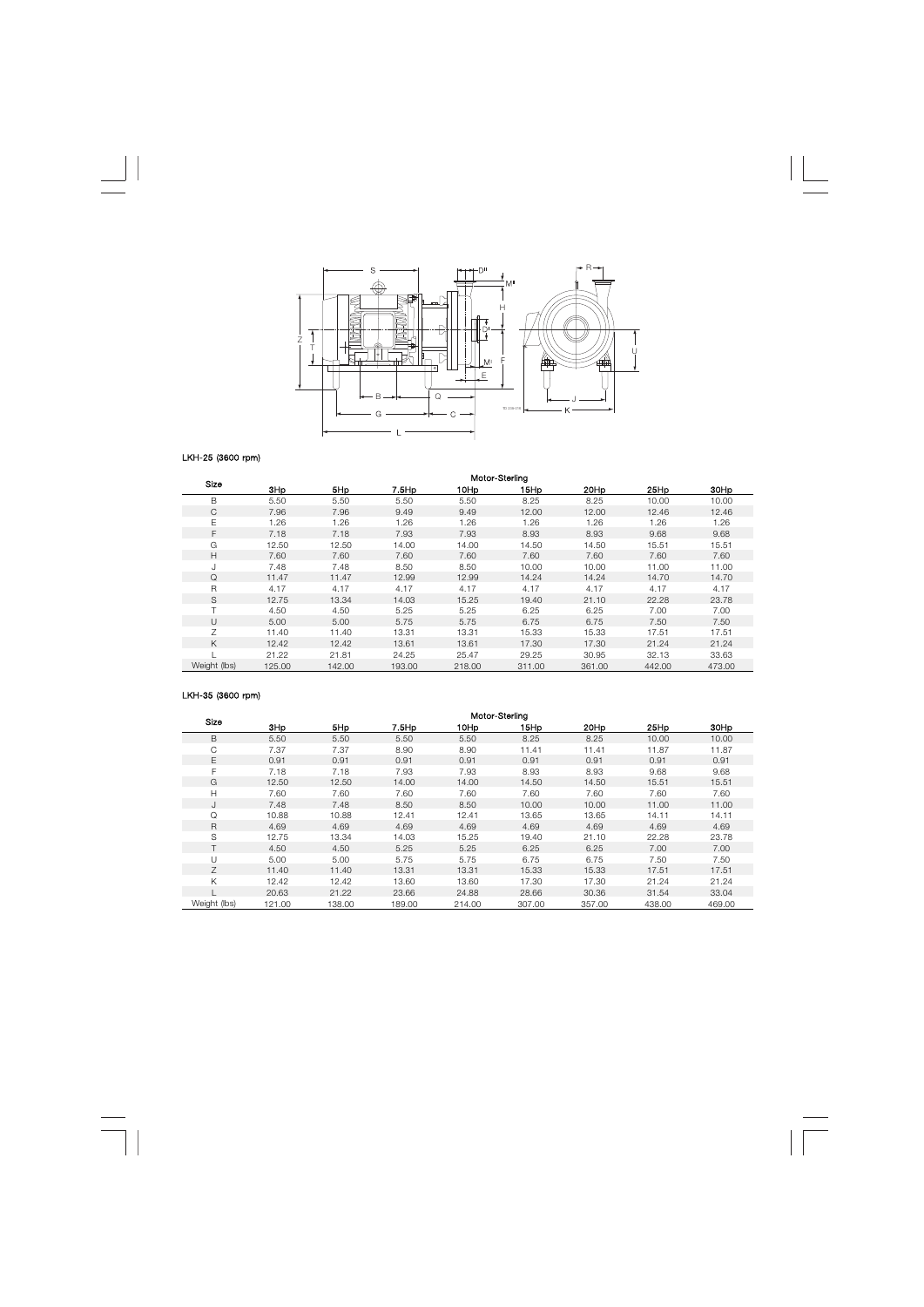

# LKH-40 (3600 rpm)

| Size         | Motor-Sterling |                 |        |        |        |        |        |        |  |  |  |
|--------------|----------------|-----------------|--------|--------|--------|--------|--------|--------|--|--|--|
|              | 3Hp            | 5H <sub>p</sub> | 7.5Hp  | 10Hp   | 15Hp   | 20Hp   | 25Hp   | 30Hp   |  |  |  |
| B            | 5.50           | 5.50            | 5.50   | 5.50   | 8.25   | 8.25   | 10.00  | 10.00  |  |  |  |
| С            | 7.79           | 7.79            | 9.32   | 9.32   | 11.82  | 11.82  | 12.28  | 12.28  |  |  |  |
| Е            | 1.10           | 1.10            | 1.10   | 1.10   | 1.10   | 1.10   | 1.10   | 1.10   |  |  |  |
| F            | 7.18           | 7.18            | 7.93   | 7.93   | 8.93   | 8.93   | 9.68   | 9.68   |  |  |  |
| G            | 12.50          | 12.50           | 14.00  | 14.00  | 14.50  | 14.50  | 15.51  | 15.51  |  |  |  |
| Н            | 8.35           | 8.35            | 8.35   | 8.35   | 8.35   | 8.35   | 8.35   | 8.35   |  |  |  |
| J            | 7.48           | 7.48            | 8.50   | 8.50   | 10.00  | 10.00  | 11.00  | 11.00  |  |  |  |
| Q            | 11.29          | 11.29           | 12.82  | 12.82  | 14.07  | 14.07  | 14.53  | 14.53  |  |  |  |
| R            | 4.96           | 4.96            | 4.96   | 4.96   | 4.96   | 4.96   | 4.96   | 4.96   |  |  |  |
| S            | 12.75          | 13.34           | 14.03  | 15.25  | 19.40  | 21.10  | 22.28  | 23.78  |  |  |  |
|              | 4.50           | 4.50            | 5.25   | 5.25   | 6.25   | 6.25   | 7.00   | 7.00   |  |  |  |
| U            | 5.00           | 5.00            | 5.75   | 5.75   | 6.75   | 6.75   | 7.50   | 7.50   |  |  |  |
| Z            | 11.40          | 11.40           | 13.31  | 13.31  | 15.33  | 15.33  | 17.51  | 17.51  |  |  |  |
| Κ            | 12.95          | 12.95           | 14.12  | 14.12  | 17.30  | 17.30  | 21.24  | 21.24  |  |  |  |
|              | 21.04          | 21.63           | 24.07  | 25.29  | 29.07  | 30.77  | 31.95  | 33.45  |  |  |  |
| Weight (lbs) | 130.00         | 147.00          | 198.00 | 223.00 | 316.00 | 366.00 | 447.00 | 487.00 |  |  |  |

## LKH-45 (3600 rpm)

| Size         |        | Motor-Sterling  |        |                  |                  |                  |        |        |  |  |  |
|--------------|--------|-----------------|--------|------------------|------------------|------------------|--------|--------|--|--|--|
|              | 3Hp    | 5H <sub>p</sub> | 7.5Hp  | 10H <sub>p</sub> | 15H <sub>p</sub> | 20H <sub>p</sub> | 25Hp   | 30Hp   |  |  |  |
| B            | 5.50   | 5.50            | 5.50   | 5.50             | 8.25             | 8.25             | 10.00  | 10.00  |  |  |  |
| С            | 8.52   | 8.52            | 10.05  | 10.05            | 12.55            | 12.55            | 13.01  | 13.01  |  |  |  |
| Е            | 1.59   | 1.59            | 1.59   | 1.59             | 1.59             | 1.59             | 1.59   | 1.59   |  |  |  |
| F            | 7.18   | 7.18            | 7.93   | 7.93             | 8.93             | 8.93             | 9.68   | 9.68   |  |  |  |
| G            | 12.50  | 12.50           | 14.00  | 14.00            | 14.50            | 14.50            | 15.51  | 15.51  |  |  |  |
| Н            | 7.60   | 7.60            | 7.60   | 7.60             | 7.60             | 7.60             | 7.60   | 7.60   |  |  |  |
|              | 7.48   | 7.48            | 8.50   | 8.50             | 10.00            | 10.00            | 11.00  | 11.00  |  |  |  |
| Q            | 12.02  | 12.02           | 13.55  | 13.55            | 14.49            | 14.49            | 15.25  | 15.25  |  |  |  |
| R            | 3.88   | 3.88            | 3.88   | 3.88             | 3.88             | 3.88             | 3.88   | 3.88   |  |  |  |
| S            | 12.75  | 13.34           | 14.03  | 15.25            | 19.40            | 21.10            | 22.28  | 23.78  |  |  |  |
|              | 4.50   | 4.50            | 5.25   | 5.25             | 6.25             | 6.25             | 7.00   | 7.00   |  |  |  |
|              | 5.00   | 5.00            | 5.75   | 5.75             | 6.75             | 6.75             | 7.50   | 7.50   |  |  |  |
| Ζ            | 11.40  | 11.40           | 13.31  | 13.31            | 15.33            | 15.33            | 17.51  | 17.51  |  |  |  |
| Κ            | 12.42  | 12.42           | 13.60  | 13.60            | 17.30            | 17.30            | 21.24  | 21.24  |  |  |  |
|              | 21.77  | 22.36           | 24.80  | 26.02            | 29.80            | 31.50            | 32.68  | 34.18  |  |  |  |
| Weight (lbs) | 127.00 | 144.00          | 195.00 | 220.00           | 313.00           | 363.00           | 444.00 | 475.00 |  |  |  |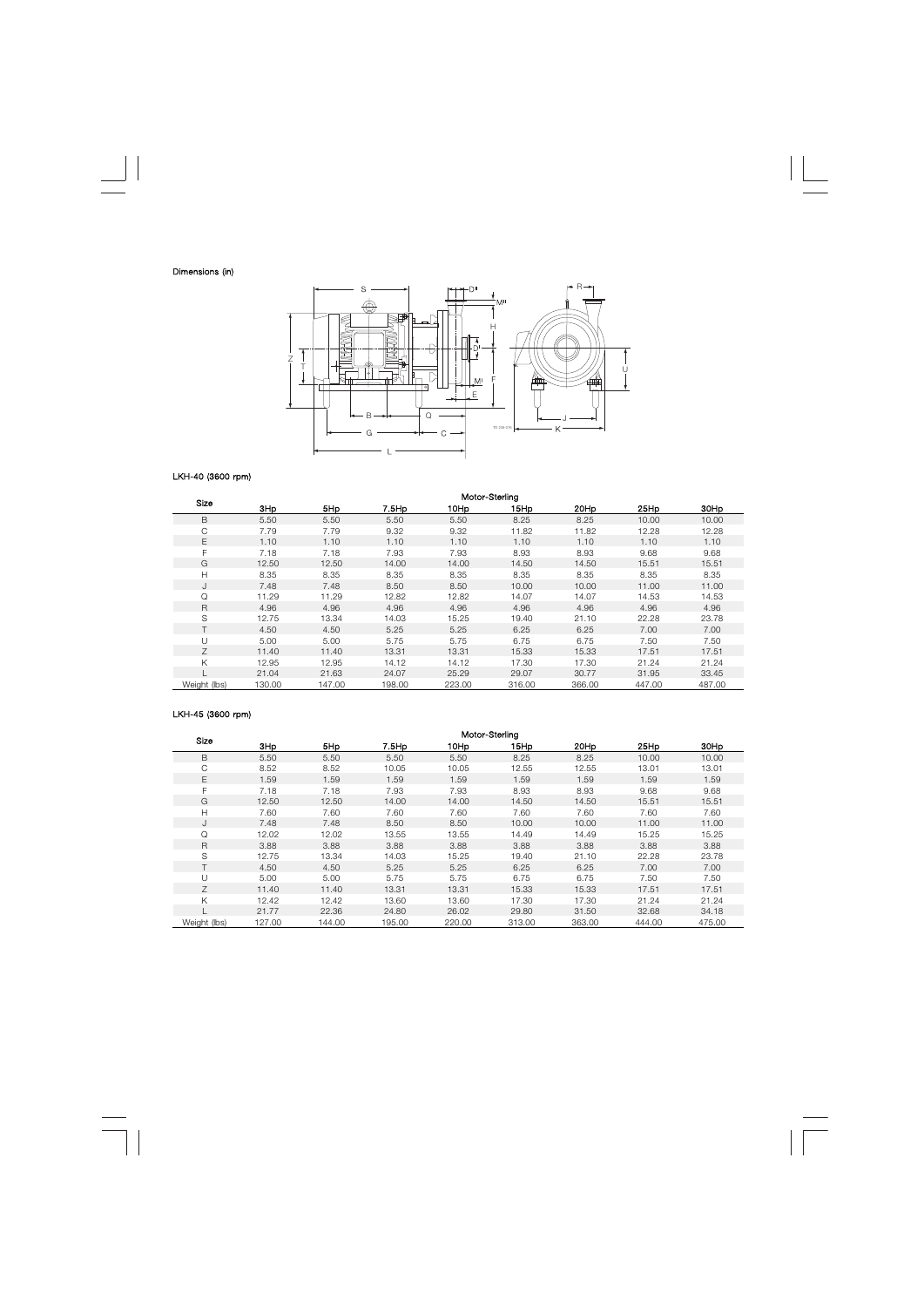

## LKH-50 (3600 rpm)

| Size         | Motor-Sterling |        |        |        |        |        |        |        |  |  |  |
|--------------|----------------|--------|--------|--------|--------|--------|--------|--------|--|--|--|
|              | 3Hp            | 5Hp    | 7.5Hp  | 10Hp   | 15Hp   | 20Hp   | 25Hp   | 30Hp   |  |  |  |
| B            | 5.50           | 5.50   | 5.50   | 5.50   | 8.25   | 8.25   | 10.00  | 10.00  |  |  |  |
| C            | 8.29           | 8.29   | 9.82   | 9.82   | 12.32  | 12.32  | 12.78  | 12.78  |  |  |  |
| Е            | 1.38           | 1.38   | 1.38   | 1.38   | 1.38   | 1.38   | 1.38   | 1.38   |  |  |  |
| F            | 7.18           | 7.18   | 7.93   | 7.93   | 8.93   | 8.93   | 9.68   | 9.68   |  |  |  |
| G            | 12.50          | 12.50  | 14.00  | 14.00  | 14.50  | 14.50  | 15.51  | 15.51  |  |  |  |
| Н            | 8.07           | 8.07   | 8.07   | 8.07   | 8.07   | 8.07   | 8.07   | 8.07   |  |  |  |
| J            | 7.48           | 7.48   | 8.50   | 8.50   | 10.00  | 10.00  | 11.00  | 11.00  |  |  |  |
| Q            | 11.79          | 11.79  | 13.32  | 13.32  | 14.57  | 14.57  | 15.03  | 15.03  |  |  |  |
| R            | 4.65           | 4.65   | 4.65   | 4.65   | 4.65   | 4.65   | 4.65   | 4.65   |  |  |  |
| S            | 12.75          | 13.34  | 14.03  | 15.25  | 19.40  | 21.10  | 22.28  | 23.78  |  |  |  |
|              | 4.50           | 4.50   | 5.25   | 5.25   | 6.25   | 6.25   | 7.00   | 7.00   |  |  |  |
| U            | 5.00           | 5.00   | 5.75   | 5.75   | 6.75   | 6.75   | 7.50   | 7.50   |  |  |  |
| Ζ            | 11.40          | 11.40  | 13.31  | 13.31  | 15.33  | 15.33  | 17.51  | 17.51  |  |  |  |
| K            | 12.95          | 12.95  | 14.12  | 14.12  | 17.30  | 17.30  | 21.24  | 21.24  |  |  |  |
|              | 21.54          | 22.13  | 24.57  | 25.79  | 29.57  | 31.27  | 32.45  | 33.95  |  |  |  |
| Weight (lbs) | 130.00         | 147.00 | 198.00 | 223.00 | 316.00 | 366.00 | 447.00 | 487.00 |  |  |  |

# LKH-60 (3600 rpm)

|                  | Motor-Sterling |        |        |        |                  |        |       |       |  |  |  |
|------------------|----------------|--------|--------|--------|------------------|--------|-------|-------|--|--|--|
| Size             | 7.5Hp          | 10Hp   | 15Hp   | 20Hp   | 25H <sub>p</sub> | 30Hp   | 40Hp  | 50Hp  |  |  |  |
| B                | 5.50           | 5.50   | 8.25   | 8.25   | 10.00            | 10.00  | 10.50 | 10.50 |  |  |  |
| $C$ 4x4          | 10.96          | 10.96  | 13.47  | 13.47  | 13.93            | 13.95  | 10.55 | 10.55 |  |  |  |
| C <sub>6x4</sub> | 12.55          | 12.55  | 15.05  | 15.05  | 15.51            | 15.51  | 12.14 | 12.14 |  |  |  |
| $E$ 4x4          | 2.66           | 2.66   | 2.66   | 2.66   | 2.66             | 2.66   | 2.66  | 2.66  |  |  |  |
| E 6x4            | 4.25           | 4.25   | 4.25   | 4.25   | 4.25             | 4.25   | 4.25  | 4.25  |  |  |  |
| F                | 7.93           | 7.93   | 8.93   | 8.93   | 9.68             | 9.68   | 11.23 | 11.23 |  |  |  |
| G                | 14.00          | 14.00  | 14.50  | 14.50  | 15.51            | 15.51  | 21.00 | 21.00 |  |  |  |
| Н                | 10.29          | 10.29  | 10.29  | 10.29  | 10.29            | 10.29  | 10.29 | 10.29 |  |  |  |
| J                | 8.50           | 8.50   | 10.00  | 10.00  | 11.00            | 11.00  | 12.50 | 12.50 |  |  |  |
| $Q$ 4x4          | 14.46          | 14.46  | 15.71  | 15.71  | 16.17            | 16.17  | 16.57 | 16.57 |  |  |  |
| $Q$ 6x4          | 16.05          | 16.05  | 17.29  | 17.29  | 17.75            | 17.75  | 18.15 | 18.15 |  |  |  |
| $\overline{R}$   | 3.95           | 3.95   | 3.95   | 3.95   | 3.95             | 3.95   | 3.95  | 3.95  |  |  |  |
| S                | 14.03          | 15.25  | 19.40  | 21.10  | 22.28            | 23.78  | 24.57 | 24.07 |  |  |  |
| Τ                | 5.25           | 5.25   | 6.25   | 6.25   | 7.00             | 7.00   | 8.00  | 8.00  |  |  |  |
| $\cup$           | 5.75           | 5.75   | 6.75   | 6.75   | 7.50             | 7.50   | 8.79  | 8.79  |  |  |  |
| Ζ                | 13.31          | 13.31  | 15.33  | 15.33  | 17.51            | 17.51  | 19.89 | 19.89 |  |  |  |
| Κ                | 14.12          | 14.12  | 17.30  | 17.30  | 21.24            | 21.24  | 23.03 | 23.03 |  |  |  |
| $L$ 4x4          | 24.24          | 25.46  | 30.72  | 32.42  | 33.60            | 35.10  | 35.89 | 35.39 |  |  |  |
| L <sub>6x4</sub> | 25.83          | 27.05  | 32.30  | 34.00  | 35.18            | 36.68  | 37.47 | 36.97 |  |  |  |
| Weight (lbs)     | 209.00         | 228.00 | 321.00 | 371.00 | 452.00           | 483.00 |       |       |  |  |  |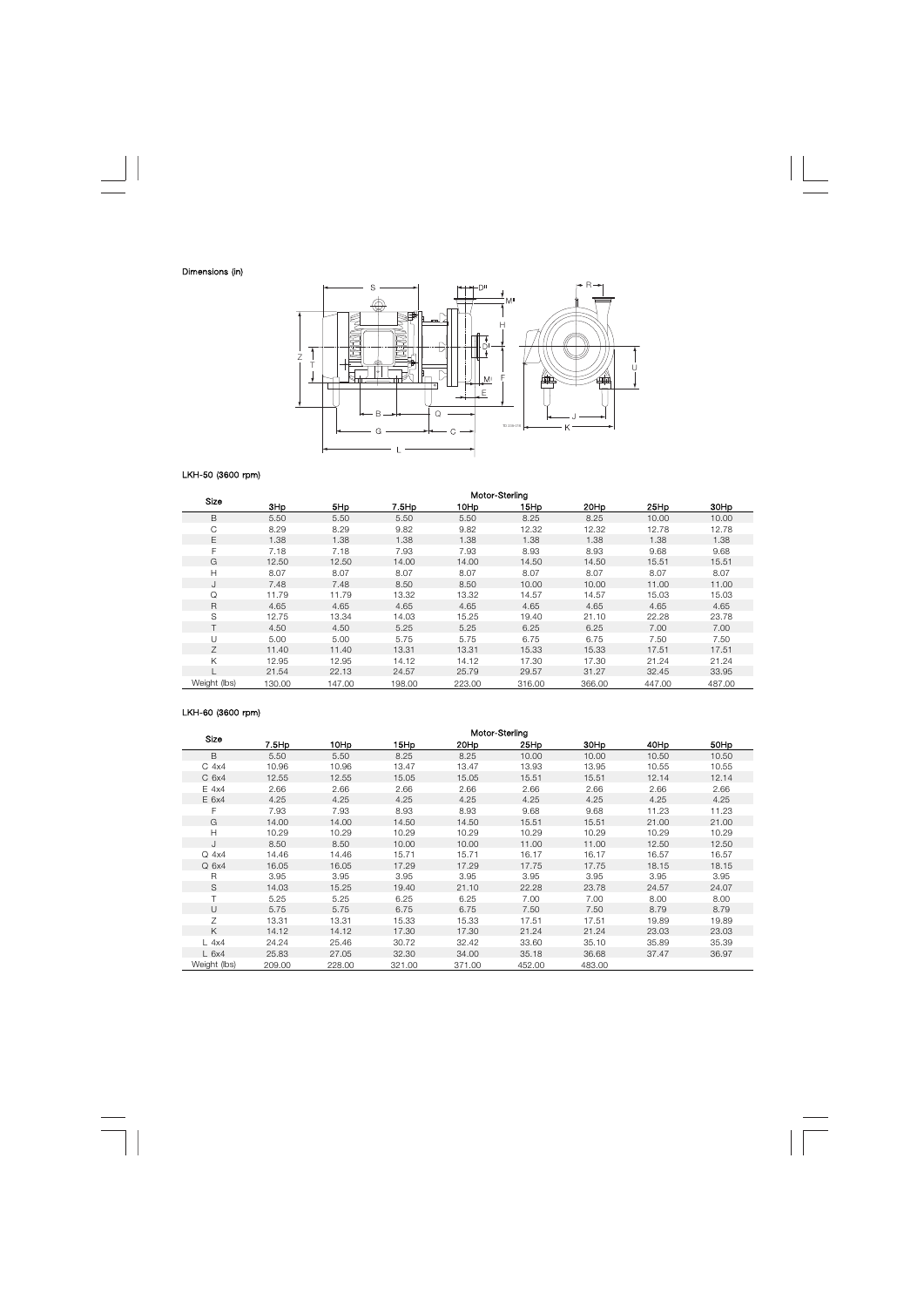

# LKH-70 (3600 rpm)

| Size         | Motor-Sterling |        |       |       |       |       |       |       |       |  |
|--------------|----------------|--------|-------|-------|-------|-------|-------|-------|-------|--|
|              | 15Hp           | 20Hp   | 25Hp  | 30Hp  | 40Hp  | 50Hp  | 60Hp  | 75Hp  | 100Hp |  |
| B            | 8.25           | 10.00  | 9.50  | 11.00 | 10.50 | 12.00 | 11.25 | 12.25 | 13.75 |  |
| С            | 11.87          | 11.87  | 12.38 | 12.38 | 12.13 | 12.13 | 12.13 | 12.13 | 12.87 |  |
| E            | 0.98           | 0.98   | 0.98  | 0.98  | 0.98  | 0.98  | 0.98  | 0.98  | 0.98  |  |
| F            | 7.88           | 7.88   | 8.63  | 8.63  | 12.92 | 12.92 | 13.92 | 13.92 | 14.92 |  |
| G            | 14.50          | 14.50  | 15.50 | 15.50 | 21.00 | 21.00 | 21.00 | 21.00 | 21.00 |  |
| н            | 10.00          | 10.00  | 10.00 | 10.00 | 10.00 | 10.00 | 10.00 | 10.00 | 10.00 |  |
| J            | 10.00          | 10.00  | 11.00 | 11.00 | 12.50 | 12.50 | 14.00 | 14.00 | 16.00 |  |
| Q            | 14.13          | 14.13  | 14.62 | 14.62 | 15.13 | 15.13 | 15.75 | 15.75 | 16.50 |  |
| $\mathsf{R}$ | 5.79           | 5.79   | 5.79  | 5.79  | 5.79  | 5.79  | 5.79  | 5.79  | 5.79  |  |
| S            | 19.4           | 21.1   | 22.27 | 23.77 | 24.45 | 26.07 | 26.67 | 27.65 | 33.87 |  |
|              | 6.25           | 6.25   | 7.00  | 7.00  | 8.00  | 8.00  | 9.00  | 9.00  | 10.00 |  |
| U            | 6.88           | 6.88   | 7.63  | 7.63  | 8.79  | 8.79  | 9.79  | 9.79  | 10.79 |  |
| Ζ            | 14.14          | 14.14  | 16.6  | 16.6  | 20.67 | 20.67 | 23.17 | 23.17 | 24.53 |  |
| Κ            | 18.53          | 18.53  | 19.91 | 19.91 | 21.03 | 21.03 | 22.03 | 22.03 | 24.03 |  |
|              | 29.28          | 30.98  | 32.14 | 33.64 | 34.34 | 35.95 | 36.54 | 37.52 | 43.75 |  |
| Weight (lbs) |                | $\sim$ |       | ۰     |       |       |       |       |       |  |

## LKH-75 (1800 rpm)

| <b>Size</b>  | Motor-Sterling           |       |       |       |       |       |  |  |  |  |
|--------------|--------------------------|-------|-------|-------|-------|-------|--|--|--|--|
|              | 15Hp                     | 20Hp  | 25Hp  | 30Hp  | 40Hp  | 50Hp  |  |  |  |  |
| B            | 8.25                     | 10.00 | 9.50  | 11.00 | 10.50 | 12.00 |  |  |  |  |
| C            | 10.96                    | 12.71 | 11.71 | 13.21 | 9.94  | 9.94  |  |  |  |  |
| E            | 2.42                     | 2.42  | 2.42  | 2.42  | 2.42  | 2.42  |  |  |  |  |
| F            | 7.88                     | 7.88  | 8.63  | 8.63  | 12.92 | 12.92 |  |  |  |  |
| G            | 14.50                    | 14.50 | 15.50 | 15.50 | 21.00 | 21.00 |  |  |  |  |
| H            | 12.80                    | 12.80 | 12.80 | 12.80 | 12.80 | 12.80 |  |  |  |  |
| J            | 10.00                    | 10.00 | 11.00 | 11.00 | 12.50 | 12.50 |  |  |  |  |
| Q            | 14.96                    | 14.96 | 15.46 | 15.46 | 15.96 | 16.59 |  |  |  |  |
| R            | 9.84                     | 9.84  | 9.84  | 9.84  | 9.84  | 9.84  |  |  |  |  |
| S            | 19.4                     | 21.1  | 22.27 | 23.77 | 24.45 | 26.07 |  |  |  |  |
|              | 6.25                     | 6.25  | 7.00  | 7.00  | 8.00  | 8.00  |  |  |  |  |
| Ū            | 6.88                     | 6.88  | 7.63  | 7.63  | 8.79  | 8.79  |  |  |  |  |
| 7            | 14.14                    | 14.14 | 16.6  | 16.6  | 20.67 | 20.67 |  |  |  |  |
| Κ            | 20.01                    | 20.01 | 22.61 | 22.61 | 23.58 | 23.58 |  |  |  |  |
|              | 30.11                    | 31.81 | 32.98 | 34.48 | 35.17 | 37.41 |  |  |  |  |
| Weight (lbs) | $\overline{\phantom{a}}$ |       |       |       |       |       |  |  |  |  |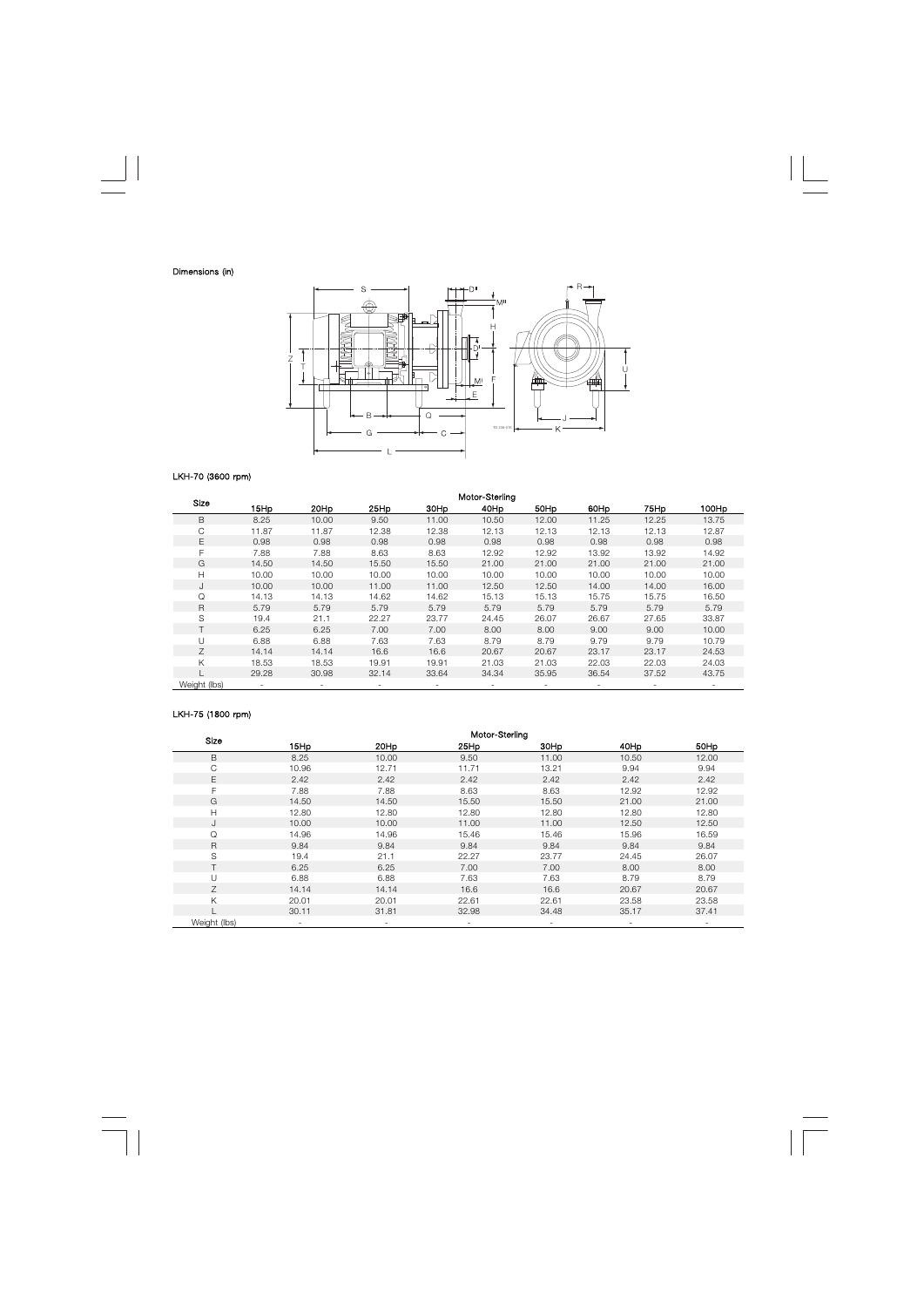#### Dimensions (in) (900315/0)



## LKH-90 (1800 rpm)

| Size         | Motor-Sterling |       |       |       |       |       |  |  |  |  |
|--------------|----------------|-------|-------|-------|-------|-------|--|--|--|--|
|              | 30Hp           | 40Hp  | 50Hp  | 60Hp  | 75Hp  | 100Hp |  |  |  |  |
| B            | 11.00          | 10.50 | 12.00 | 11.25 | 12.25 | 13.75 |  |  |  |  |
| С            | 9.37           | 9.86  | 9.86  | 12.88 | 12.88 | 13.87 |  |  |  |  |
| E            | 2.56           | 2.56  | 2.56  | 2.56  | 2.56  | 2.56  |  |  |  |  |
| F            | 11.92          | 12.92 | 12.92 | 13.92 | 13.92 | 14.92 |  |  |  |  |
| G            | 15.50          | 21.00 | 21.00 | 21.00 | 21.00 | 21.00 |  |  |  |  |
| Н            | 12.20          | 12.20 | 12.20 | 12.20 | 12.20 | 12.20 |  |  |  |  |
| J            | 11.00          | 12.50 | 12.50 | 14.00 | 14.00 | 16.00 |  |  |  |  |
| Q            | 15.37          | 15.87 | 15.87 | 16.50 | 16.50 | 17.49 |  |  |  |  |
| R            | 9.84           | 9.84  | 9.84  | 9.84  | 9.84  | 9.84  |  |  |  |  |
| S            | 23.77          | 24.45 | 26.07 | 26.67 | 27.65 | 33.87 |  |  |  |  |
|              | 7.00           | 8.00  | 8.00  | 9.00  | 9.00  | 10.00 |  |  |  |  |
| U            | 8.38           | 8.79  | 8.79  | 9.79  | 9.79  | 10.79 |  |  |  |  |
| Ζ            | 19.89          | 20.89 | 20.89 | 23.17 | 23.17 | 24.53 |  |  |  |  |
| Κ            | 26.16          | 27.48 | 27.48 | 30.44 | 30.44 | 33.99 |  |  |  |  |
|              | 34.39          | 35.08 | 36.69 | 37.29 | 38.27 | 44.74 |  |  |  |  |
| Weight (lbs) | 939            | 974   | 1084  | 1236  | 1424  | 1497  |  |  |  |  |

## Inlet/Outlet Connections - Tri-Clamp® (inches)

Refer to dimensional drawings

|                 | LKH-5 | LKH-10.-20    | <b>LKH-25</b> | <b>LKH-40</b> | LKH-15. -45 | LKH-60.-75 | LKH-60, -70* | LKH-90 |
|-----------------|-------|---------------|---------------|---------------|-------------|------------|--------------|--------|
|                 |       | <b>LKH-35</b> |               |               | LKH-50.-70  |            |              |        |
| $D^{\dagger}$   | 2.00  | 2.50          | 3.00          | 3.00          | 4.00        | 4.00       | 6.00         | 6.00   |
| $D^{\parallel}$ | .50   | 2.00          | 2.50          | 2.00          | 3.00        | 4.00       | 4.00         | 6.00   |
| M <sup>1</sup>  | 1.13  | 1.13          | .13           | 1.13          | 1.13        | 1.13       | .50          | 1.5    |
| M               | .13   | 1.13          | . 13          | 1.13          | 13          | . 13       | l.13         | d. I   |

\*= LKH-60, 70 are with reducer on D<sup>I</sup>